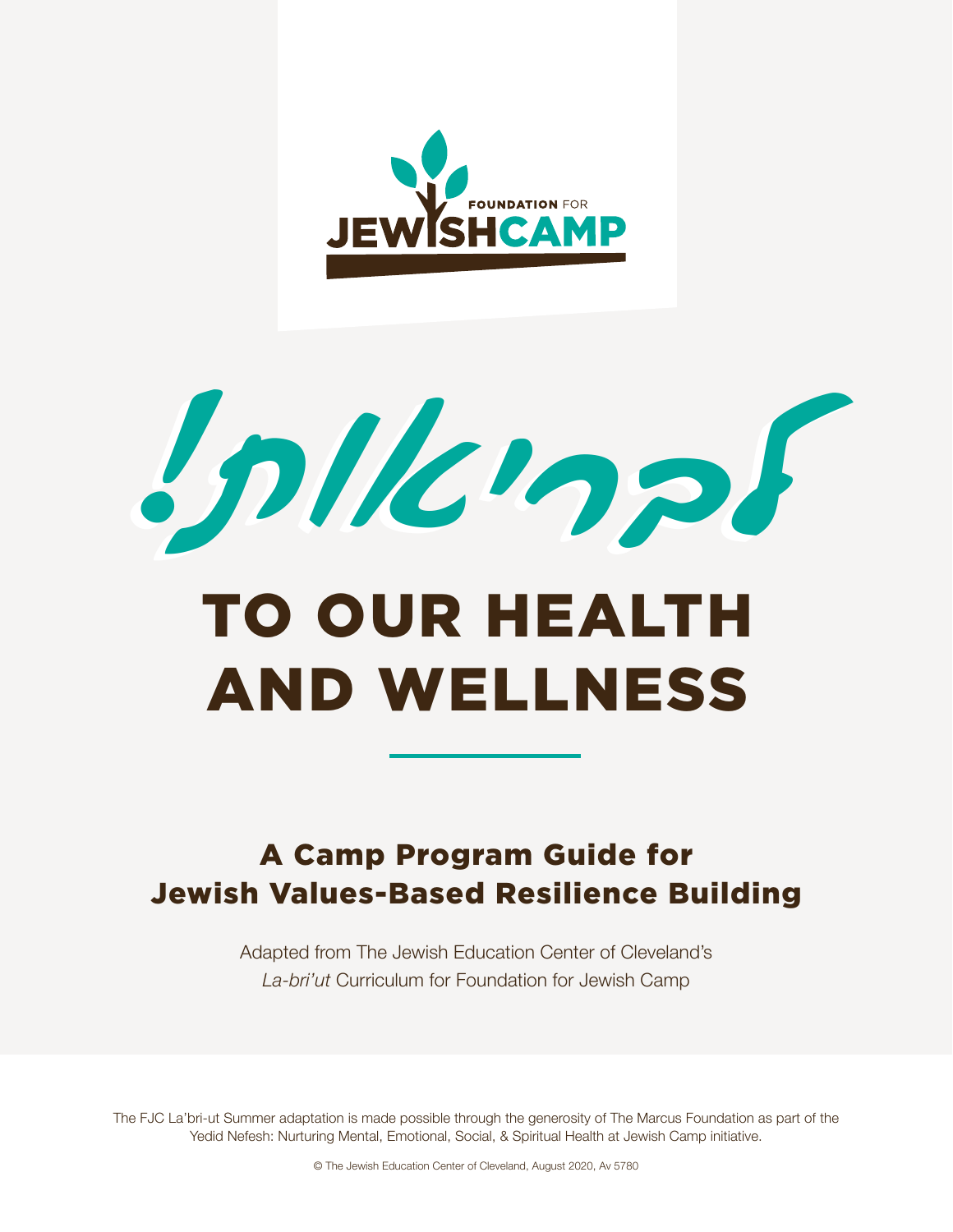

# G'VURAH

Session 1

| <b>SUMMARY:</b>                    | Campers will explore the definition of g'vurah as "strength/power to do good." They<br>will also explore different kinds of $g'v$ urah they see in others and in themselves. In<br>learning about how they have the power to do good as individuals and as a group<br>campers will engage in the healing principle of self- and communal-efficacy.                                                                               |
|------------------------------------|----------------------------------------------------------------------------------------------------------------------------------------------------------------------------------------------------------------------------------------------------------------------------------------------------------------------------------------------------------------------------------------------------------------------------------|
| TOPIC(S):                          | G'vurah - Using one's strength/power for a good purpose<br>A principle of care is helping others believe that an individual and a group can use<br>their power for good and can create meaningful change.<br><b>NOTE:</b> This Program guide uses the term "g'vurah" and phrases such as "areas of<br>g'vurah" and not the Hebrew plural form "g'vurot" to avoid any confusion with the<br>prayer, G'vurot, in a Jewish service. |
| <b>LEARNING</b><br><b>GOALS:</b>   | $\Box$ Campers will be able to translate g'vurah as "strength/power to do good."<br>$\Box$ Campers will be able to identify areas of g'vurah in others.<br>$\Box$ Campers will be able to identify areas of g'vurah in themselves.                                                                                                                                                                                               |
| <b>AUDIENCE:</b>                   | Rising 1st-7th grade campers                                                                                                                                                                                                                                                                                                                                                                                                     |
| <b>TIMING:</b>                     | 45 minutes                                                                                                                                                                                                                                                                                                                                                                                                                       |
| <b>MATERIALS</b><br><b>NEEDED:</b> | $\Box$ See chart below for materials                                                                                                                                                                                                                                                                                                                                                                                             |
| <b>SET-UP</b><br>DETAILS:          | $\Box$ Print out this program guide<br>□ For "G'vuRocks":<br>• Set up rock painting/creation station(s) with materials<br>out of the way until you are ready to use them<br>For "G'vurah Power Pose-Off":<br>• Be in a space where campers will be able to spread<br>out while still being able to see each other                                                                                                                |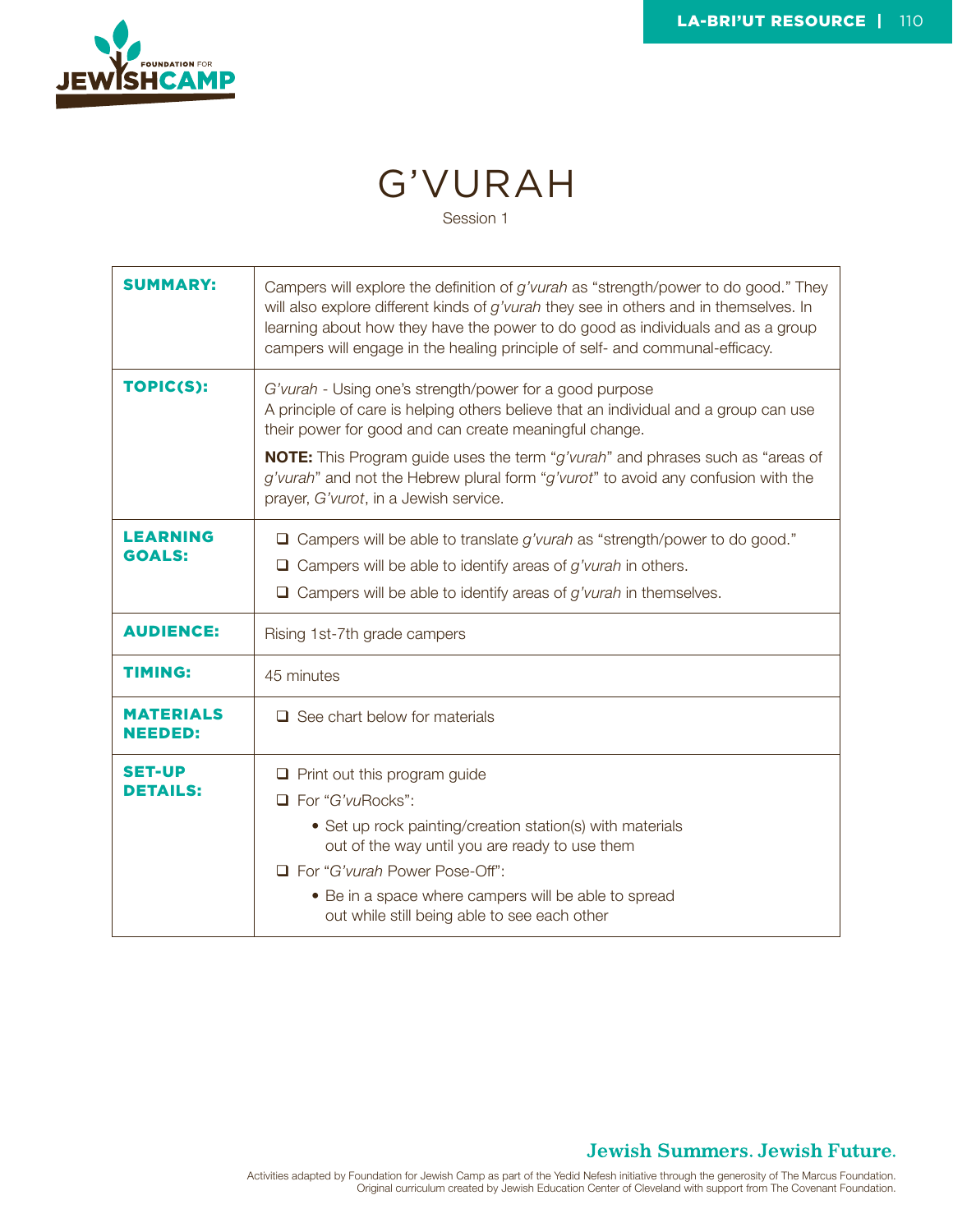#### SESSION TIMELINE & OUTLINE:

#### TIMELINE

00:00-00:05 Set Induction 00:05-00:15 Introduction to *G'vurah* 00:15-00:35 *G'vurah* Challenge 00:35-00:45 Closure

#### OUTLINE

**NOTE TO COUNSELOR:** *G'vurah* literally means courage, bravery, strength or might. In this session, we are translating it as "strength or power to do good." Because we do not want children to confuse *g'vurah* with the *G'vurot* blessing that's part of daily worship, counselors are encouraged not to use the word in its Hebrew plural form (*g'vurot*), nor by English-izing the plural – don't say *g'vurahs*. This means a continual effort to make the English grammar always refer to *g'vurah* as singular. All the examples in this program guide are offered that way.

#### SET INDUCTION:

□ Play, "Who has power?"

- Directions: Counselor will call out a list of "superpowers." After each power, ask campers try to list as many people (fictional or real) as possible who have that power, you might call on a few campers for each superpower ensuring everyone has a turn.
- Sample List of "superpowers":
	- » Saving a life
	- » Flying
	- » Healing the sick
	- » Helping a friend in need
	- » Making music
	- » Winning a race
- Encourage campers to think "outside of the box" or come up with multiple examples
- After naming a few powers, tell campers that the Hebrew word for "power" or "strength" is *g'vurah*; that's what they will be focusing on today.
	- » When saying the word "*g'vurah*," strike a power pose (A power pose is a posture that someone mentally associates with being powerful. Research from Harvard university shares that standing in a powerful way helps us feel more powerful.)
	- » Invite all of the campers to repeat the word "*g'vurah*" and strike a power pose with you!

#### INTRODUCTION TO G'VURAH

#### DEFINITION:

- $\Box$  Ask each camper to identify a type of person or to name a person, real or fictional, who is a hero (NOTE: You will need these later so write them down for yourself).
	- Encourage some diversity in the answers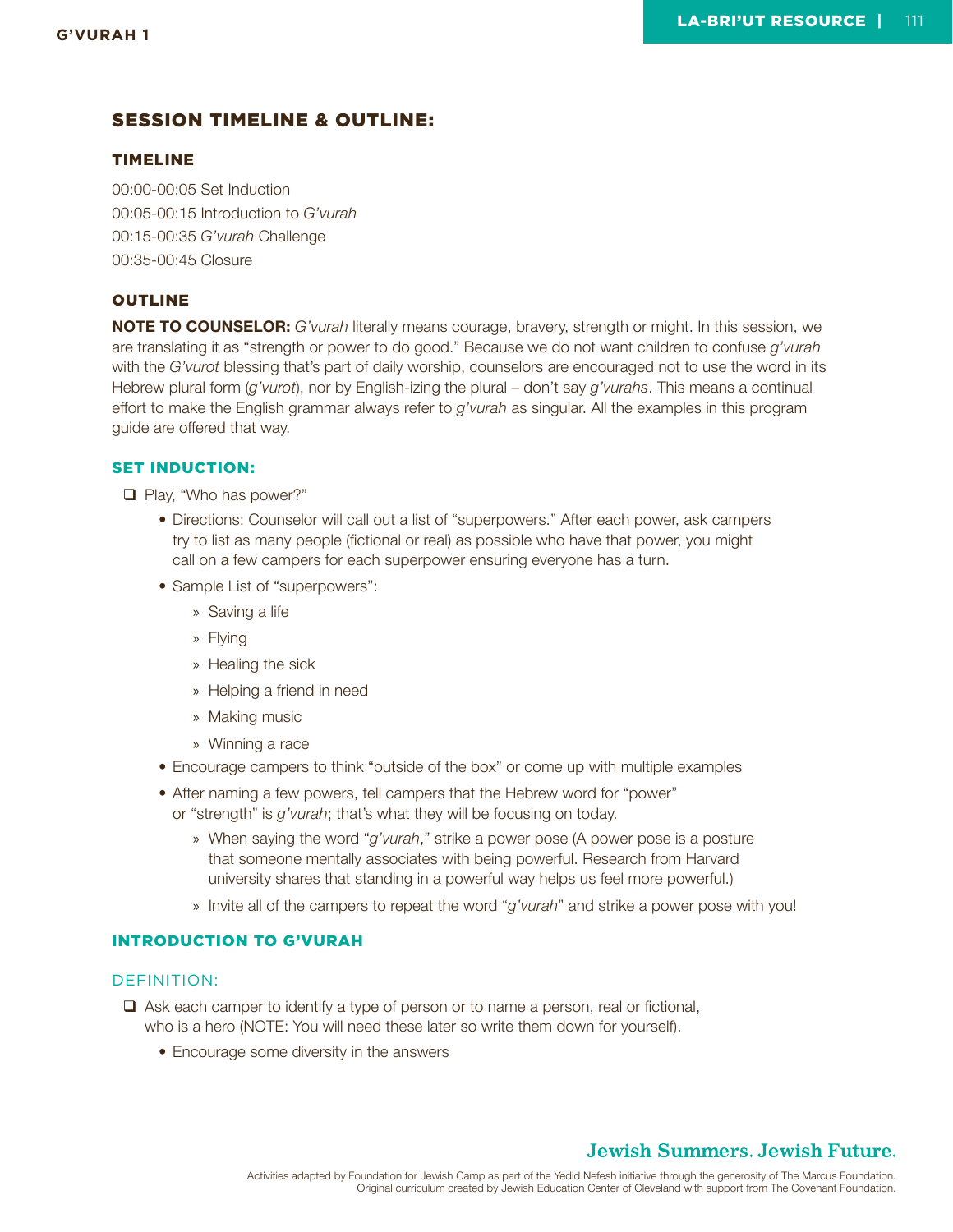- $\Box$  Ask: What do these people have in common?
	- Collect some camper ideas
	- They are ALL HEROES!!
- $\Box$  Ask: What makes each of these people a hero?
	- Gather thoughts and help campers realize that these heros all use their strengths/powers "for good," to make a positive impact.
- Explain: *G'vurah* means "strength/power FOR GOOD"
- Ask: Do you have to be a superhero or big, important leader to have *g'vurah*?
	- Remind campers to think back to the game "Who has Power"
- Ask: What are some kinds of *g'vurah*, some powers, we each have?
- $\Box$  Campers can name powers they have.

#### Deeper Dive to help campers realize THEY have *g'vurah*:

 $\Box$  Recall the list of heroes that the campers identified. Go through some of the heroes on the list and discuss them with questions, such as:

- What type of *g'vurah* did this person/character have?
- Does this person/character use their strengths/power FOR GOOD?
	- » Feel free to ask campers to use a fun/silly way to answer yes/no
		- Ex: Jump up for yes; Wiggle their whole body "no" for no
		- Ex: ASL for yes and no
- Follow up about how/why you know this person/character does or does not use their strength/power FOR GOOD, did they have *g'vurah*?
- Explain that each of us have multiple kinds of *g'vurah*, and it's important to recognize our *g'vurah* and know that YOU can make a difference!

#### G'VURAH CHALLENGE:

**Pick 1 activity from the following pages.**

#### CLOSURE:

Discuss the following questions

- What is *G'vurah*?
- Share what type of *g'vurah* you think you might have?
- Thinking about the kinds of *g'vurah* we talked about today, can you see all of these kinds of *g'vurah*?
	- Why is it important to realize that we can't always see someone else's' *g'vurah*?
	- For older campers: What about our own *g'vurah*? Can we always see that? Why is it important to think about this question, too, not just thinking about seeing others' areas of *g'vurah*?
- How does it help our group/bunk knowing that people have different types of *g'vurah*?
- How can we help each other notice the different kinds of *g'vurah* 
	- we each have throughout the rest of the summer?
		- For *G'vu*Rock Creators: How can you use your *G'vu*Rocks throughout the summer?
		- For *G'vurah* Power Pose-ers: How can we use our *G'vurah* Power poses throughout the summer?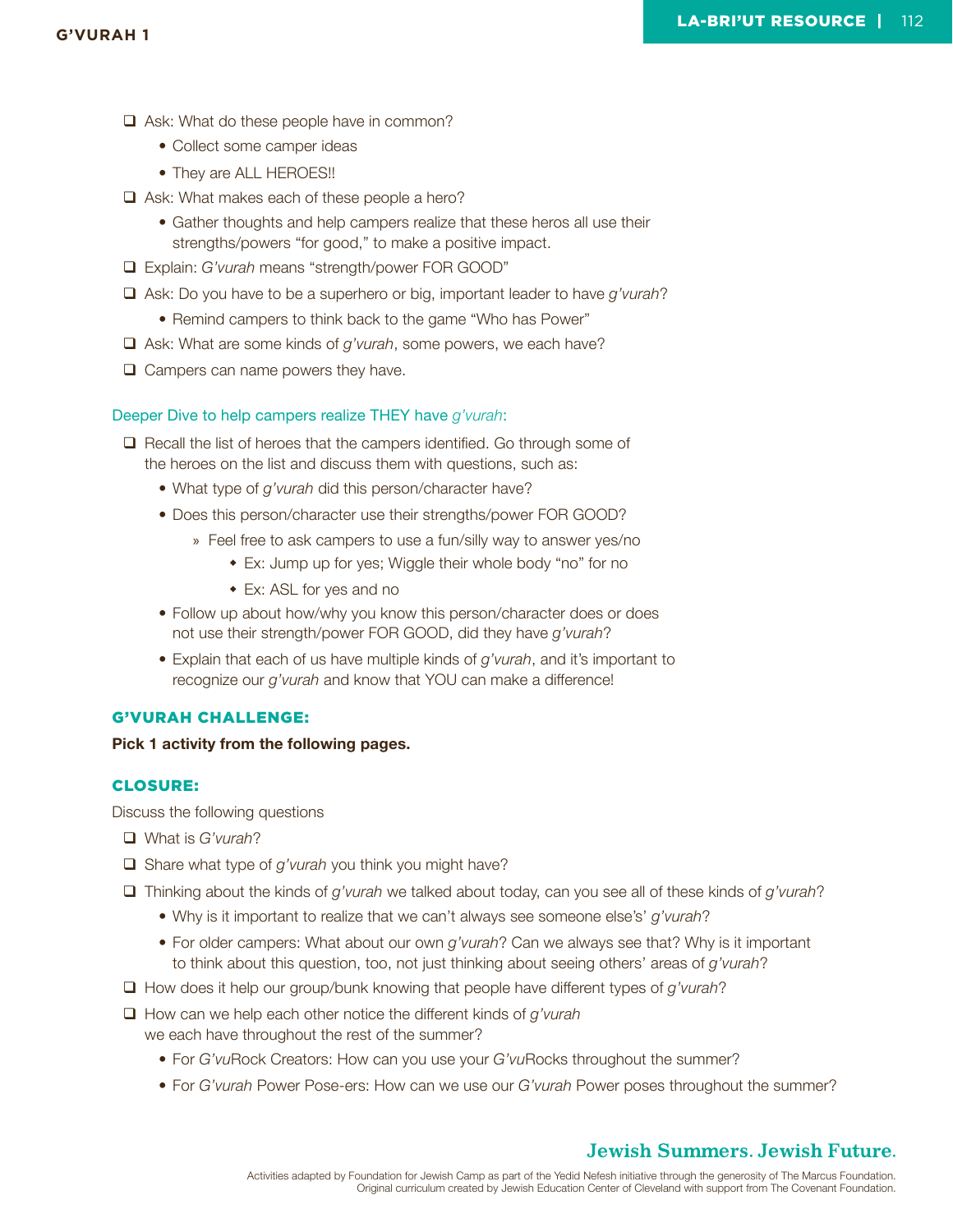- Before handing out and painting the *G'vu*Rocks, help campers come up with personal areas of *g'vurah*
	- Think, Pair, Share:
		- » Think: Ask campers to think of a time when you did something nice/helpful for someone else
		- » Think: What kind of *g'vurah*, what kind of strength/power, did you use in that situation?
			- Ex from previous programs: Kindness, baking, reminding someone to use their *ometz lev* (inner strength), using your own *ometz lev*, helping someone rebuild their *sukkat shalom* (shelter of peace)
		- » Pair: Have campers turn to the person next to them to share their stories and the kinds of *g'vurah* they used
			- Encourage campers to help each other discover the different kinds of *g'vurah* they each used in their stories, even if the storyteller didn't initially think of that as one of their areas of *g'vurah*
		- » Share: Ask pairs to share the different kinds of *g'vurah* they used (without retelling the entire stories)
- Creating *G'vu*Rocks
	- Pass out 2-4 rocks to each camper
	- Have them paint each rock with a different area of *g'vurah* they each have
		- » Ex: Kindness, Gratitude, Music, artistic/creative, Baking, Cooking, Helpful, Cleaning, Noticing others, Sharing, Being a friend, Take turns, Make someone laugh, Going last, Organized, Listening
	- Allow *G'vu*Rocks to dry
- $\Box$  Once dried, campers can place them around camp to serve as reminders of their *g'vurah* and their abilities to make a difference! (Continue to debrief while drying.)

### **ACTIVITY** G'VUROCKS!

#### MATERIALS

- □ 2-4 paintable rocks/camper
- $\Box$  Paint (that will stay on a rock)/camper
- □ Paint brush/camper
- $\Box$  Cup of water/camper
- □ Paint smock/camper
- $\Box$  Paper towels (to clean paint brushes)
- $\Box$  If inside: disposable tablecloth

#### **OR**

- **□** Bumper stickers
- **□** Markers

#### **OR**

□ Sidewalk chalk

#### **OR**

- $\Box$  Other signs around camp
- □ Markers

#### WHY CHOOSE THIS ACTIVITY

- $\Box$  Artsv
- $\Box$  You have the ability to places these around camp
- $\Box$  Allows you to spread the message that "YOU have *g'vurah* and YOU can make a difference!"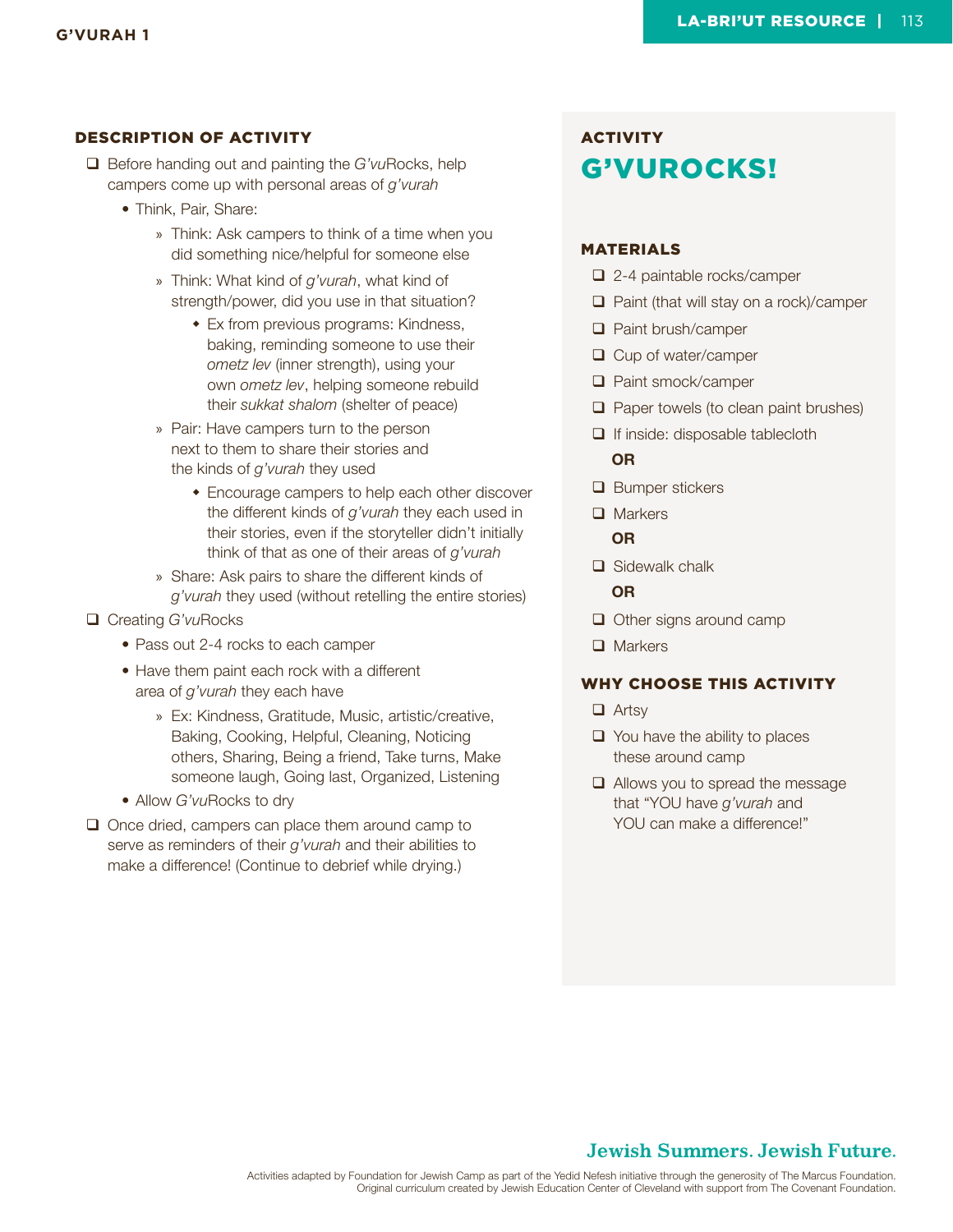- Counselor shares 10 different *g'vurah* phrases, one-at-a-time
- $\Box$  For each phrase:
	- Each camper will take on a *G'vurah* Power Pose to represent that *G'vurah* Phrase
		- » With each phrase, campers can pick if they want their *G'vurah* Power Pose to include a (towel) cape or not
	- Campers then look around and vote to pick the "official" *G'vurah* Power Pose for that phrase
	- You may also wish to ask campers to think about if this is a kind of *g'vurah* they have, and why they think that
- Phrase Options (Pick 10 or create your own):
	- Physically Strong
	- Kind
	- Organized
	- Problem solver
	- Listener
	- Friend
	- Gift giver
	- Scientist
	- Helper
	- Animal lover
	- Nature lover
	- Musician
	- Artist
	- Imaginateer
	- User of *Ometz Lev*

**ACTIVITY** G'VURAH POWER POSE-OFF (SIMILAR TO A VEGETABLE-OFF)

#### MATERIALS

- $\Box$  Towel/camper (for a cape)
- $\Box$  Rubber bands/hair ties (to attach cape to camper)

#### WHY CHOOSE THIS ACTIVITY

- **Q** Movement
- □ Competition/Voting

#### **Jewish Summers. Jewish Future.**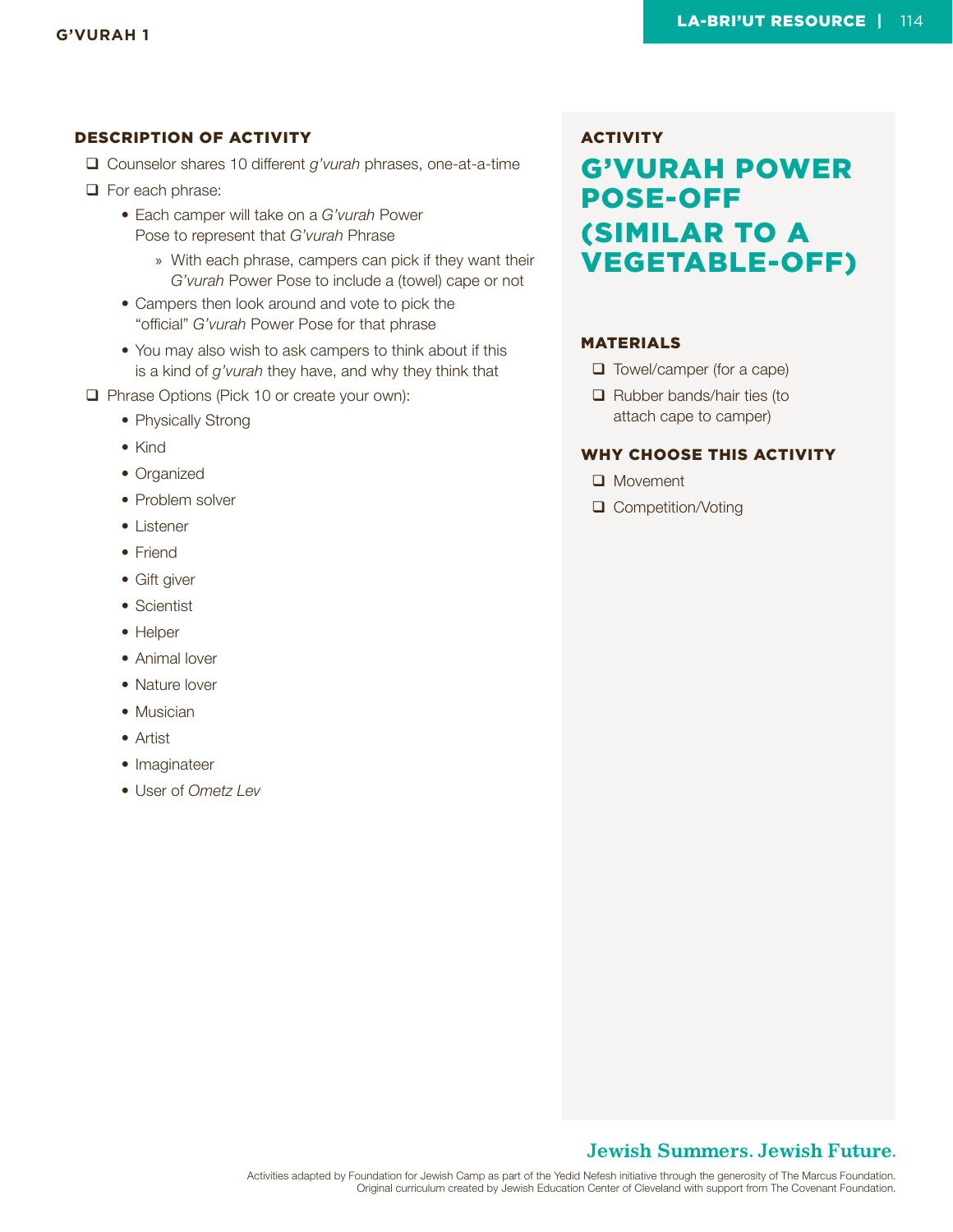**Think, Pair, Share:** 

- Think: Ask campers to think of a time when you did something nice/helpful for someone else
- Think: What kind of *g'vurah*, what kind of strength/power, did you use in that situation?
	- » Ex from previous programs: Kindness, baking, reminding something to use their *ometz lev* (inner strength), using your own *ometz lev*, helping someone rebuild their *sukkat shalom* (shelter of peace)
- Pair: Have campers turn to the person next to them to share their stories and the kinds of *g'vurah* they used in the story
	- » Encourage campers to help each other discover the different kinds of *g'vurah* they each used in their stories, even if the storyteller didn't initially think of that as one of their areas of *g'vurah*
- Share: Ask pairs to share the different kinds of *g'vurah* they used (without retelling the entire stories)

# **ACTIVITY** TALK IT THROUGH - THINK, PAIR, SHARE

#### MATERIALS

 $\Box$  Print out of this activity plan

#### WHY CHOOSE THIS ACTIVITY

- $\Box$  If you are short on time
- $\Box$  If you want to encourage campers to connect with each other
- $\Box$  If your campers do well with talking and listening to each other

#### **Jewish Summers. Jewish Future.**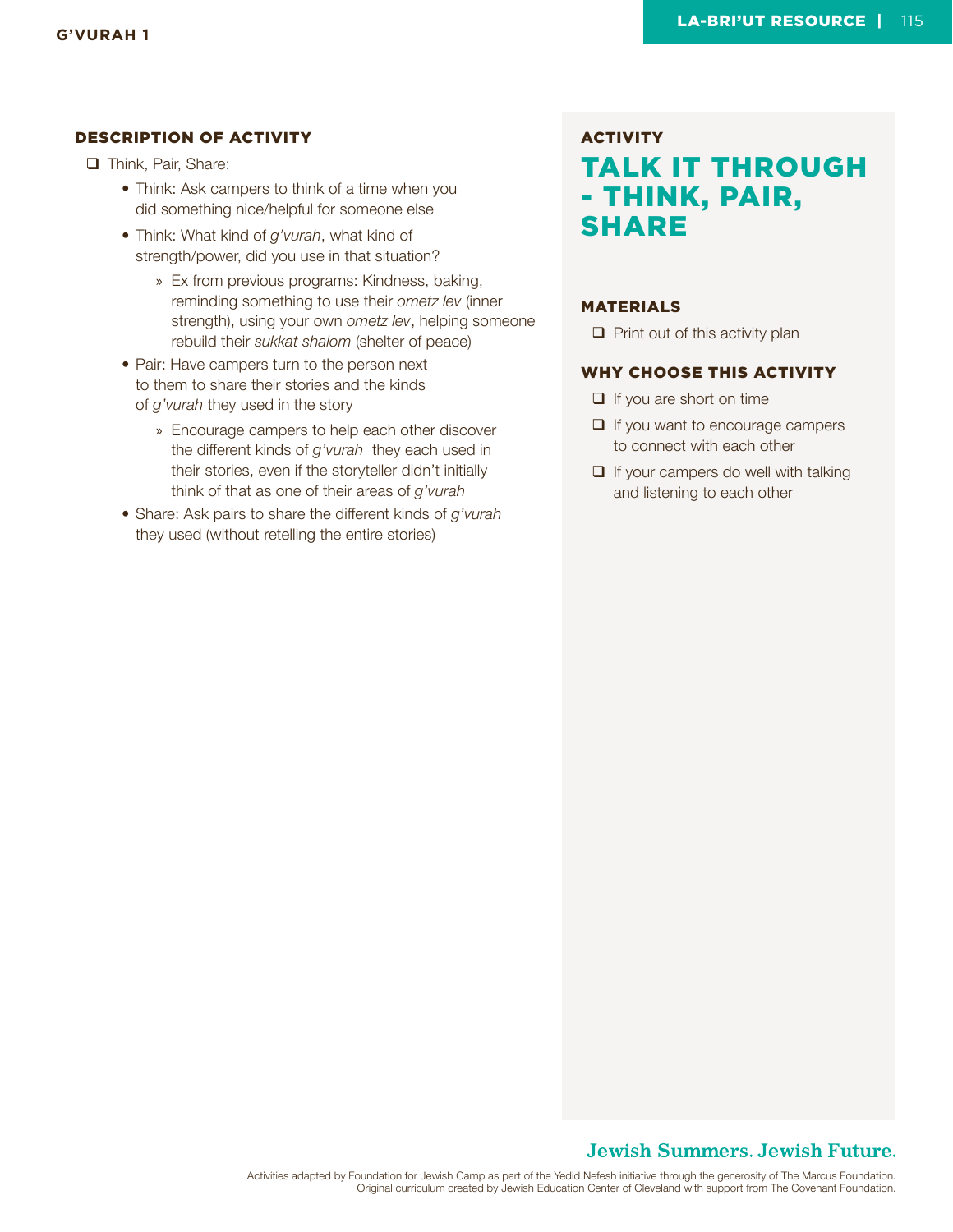

# G'VURAH

Session 2

| <b>SUMMARY:</b>                    | During this session, campers will explore what it means to join their individual areas<br>of g'vurah (strength/power) together as a group. This session will involve challenges<br>campers will need to overcome while working as a cohesive group.                                                                                                                                                                                              |
|------------------------------------|--------------------------------------------------------------------------------------------------------------------------------------------------------------------------------------------------------------------------------------------------------------------------------------------------------------------------------------------------------------------------------------------------------------------------------------------------|
| TOPIC(S):                          | $\Box$ G'vurah - Using one's strength/power for a good purpose.<br>• A principle of care is helping others believe that an individual and a group<br>can use their power for good and can create meaningful change.<br>$\Box$ NOTE: This Program guide uses the term "g'vurah" and phrases<br>such as "areas of g'vurah" and not the word "g'vurot" to avoid<br>any confusion with the prayer, G'vurot, in a Jewish service.                     |
| <b>LEARNING</b><br><b>GOALS:</b>   | $\Box$ Campers will be able to express when it can be helpful to<br>join individual areas of g'vurah together in a group.<br>$\Box$ Campers will be able to overcome a challenge in a small group by<br>working together/joining their various elements of g'vurah.<br>$\Box$ Campers will reflect on their power to do good things together.                                                                                                    |
| <b>AUDIENCE:</b>                   | Rising 1st-7th grade campers                                                                                                                                                                                                                                                                                                                                                                                                                     |
| <b>TIMING:</b>                     | 45 minutes                                                                                                                                                                                                                                                                                                                                                                                                                                       |
| <b>MATERIALS</b><br><b>NEEDED:</b> | $\Box$ Objects for campers to bang on to create noise (spoons and pots,<br>drums, a couple of sticks, etc. Hands for clapping will also work)<br>$\Box$ See chart below for more materials                                                                                                                                                                                                                                                       |
| <b>SET-UP</b><br><b>DETAILS:</b>   | For "Crazy Chain of Communication":<br>$\Box$ If applicable, make arrangements with any low ropes course camp<br>personnel to bring your campers to do some team building activities<br>that will encourage them to utilize different areas of g'vurah (aka<br>different skills) to work together to achieve a common goal.<br>$\Box$ If leading this program yourself: Set up any<br>team-building activity or one of the options listed below. |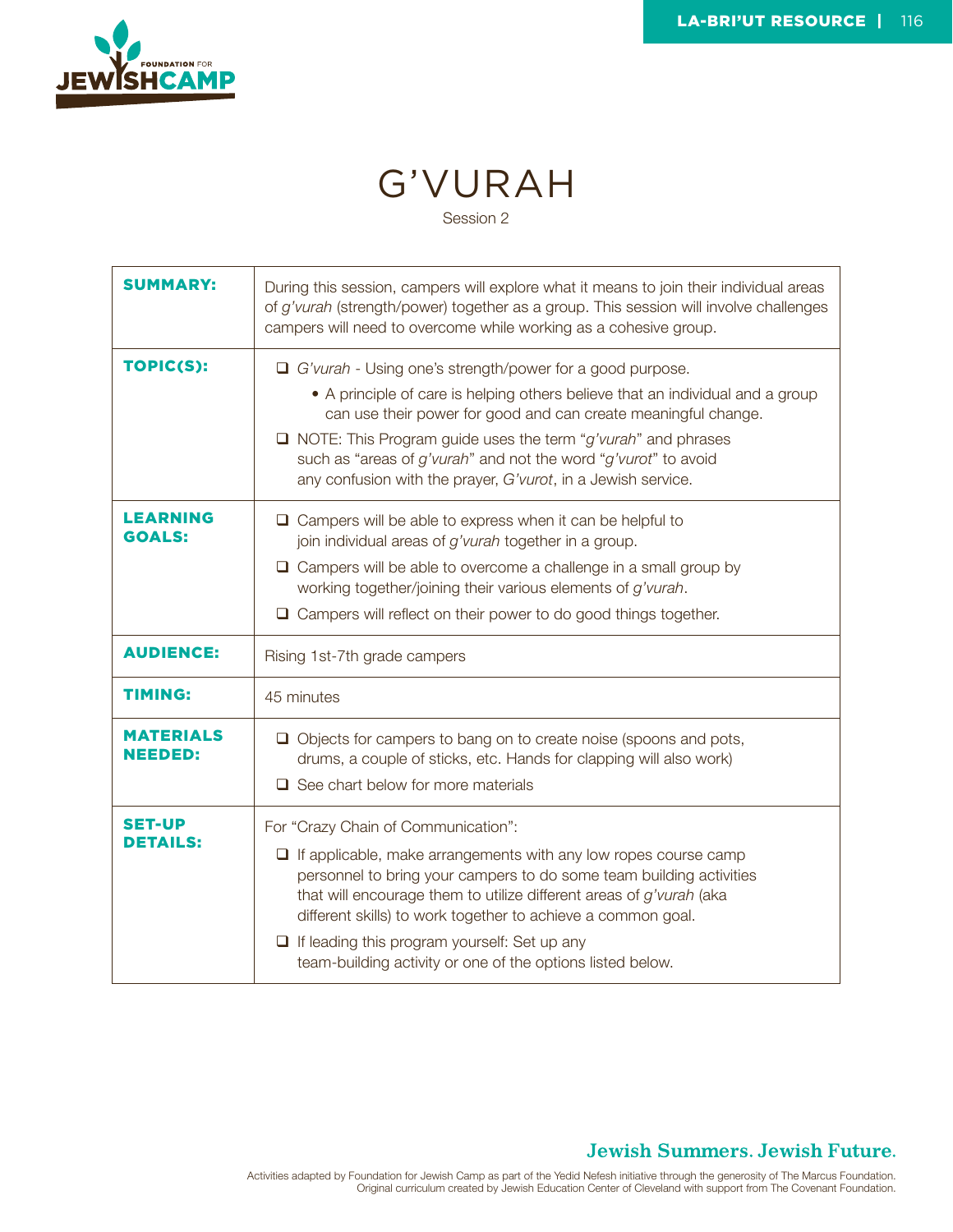#### SESSION TIMELINE & OUTLINE:

#### TIMELINE

00:00-00:10 Set Induction 00:10-00:35 Group *G'vurah* Challenge 00:35-00:45 Closure

#### OUTLINE

#### SET INDUCTION:

- Ask 1 camper to make noise with their loud objects (spoons, pots and pans) for approximately 3 seconds.
- $\Box$  Ask 3 more campers to do this at the same time.
- $\Box$  Ask all of the campers to do this at the same time.
- Ask: *What was the difference between 1, 3, and all of us banging our objects together to make noise?*
	- Which (1, 3, or all) would be more effective to have sound reach [name a very close camp location]?
	- Which (1, 3, or all) would be more effective to have sound reach [name a camp location that is farther away]?
	- *What about to have sound reach \_\_\_\_\_\_\_\_\_\_\_\_\_\_\_\_\_\_*  [name a camp location that is **very** far away]?
- Ask: *What if we were trying to drown out mean words? Would we want 1, 3, or all of us to make the noise?*
	- Guide campers to see that the more people banging on objects, the more noise we can create. The more people speaking out against meanness, the more positive noise we create, and we can overpower the negativity.
- Ask: *When we are trying to use our g'vurah (our strength/power) to do something good, would you want to do it alone or in a group?* 
	- The more we combine our individual areas of *g'vurah* (such as our ability to make noise/drown out mean words), we can make a stronger impact (aka further drown out mean words).
- $\Box$  Make a connection to a large task at camp (such as cleaning up before Shabbat).
	- If only 1 person uses their *g'vurah*, this task could be really difficult to get done well/ on time/etc. However, if multiple people at camp combine their *g'vurah* together, there's a much better chance of achieving the goal of the task well/on time/etc.

#### GROUP G'VURAH CHALLENGE:

#### **Pick 1+ team building activity(ies) from the following pages that encourage campers to combine different kinds of** *g'vurah***.**

#### CLOSURE:

Discuss the following questions:

- $\Box$  What are some of the challenges we overcame today?
- What's the difference between using our *g'vurah* as an individual vs. combining our areas of *g'vurah* as a group?
- What are some times at camp when we have used our *g'vurah* to make a big difference as a group?
- What types of *g'vurah* is our group good at?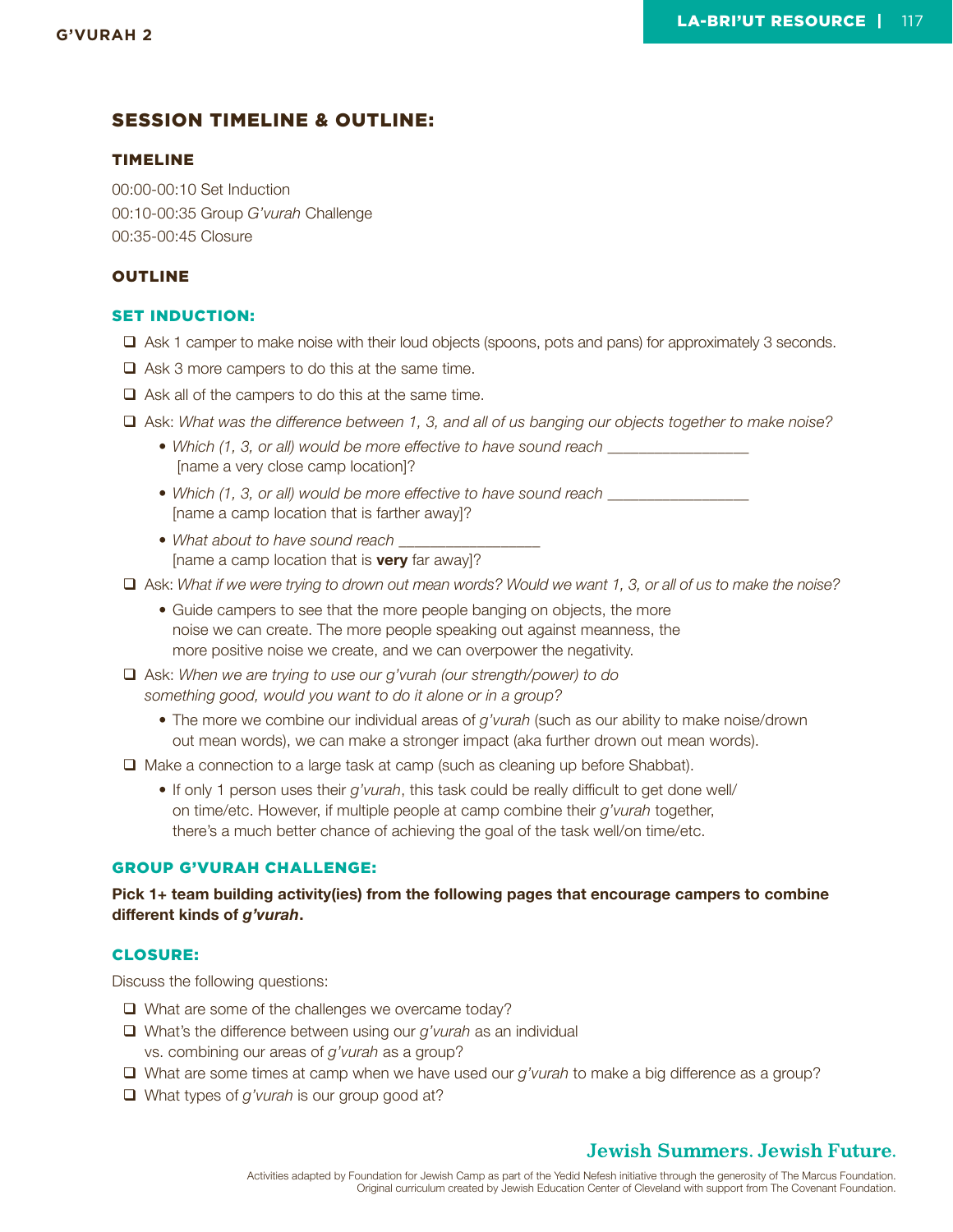- □ Campers cannot talk
- $\Box$  They must put themselves into a specific order by:
	- Height
	- Birthday
	- Alphabetical Order
- Make it harder:
	- Can only use 1 hand
	- Can't use hands must find other ways to pantomime/communicate

# **ACTIVITY** GROUP SILENTLY PUTTING THEMSELVES IN A SPECIFIC ORDER

#### MATERIALS

 $\Box$  N/A

#### WHY CHOOSE THIS ACTIVITY

 $\Box$  Individuals utilize and combine their different kinds of *g'vurah* to help the group complete a task

#### **Jewish Summers. Jewish Future.**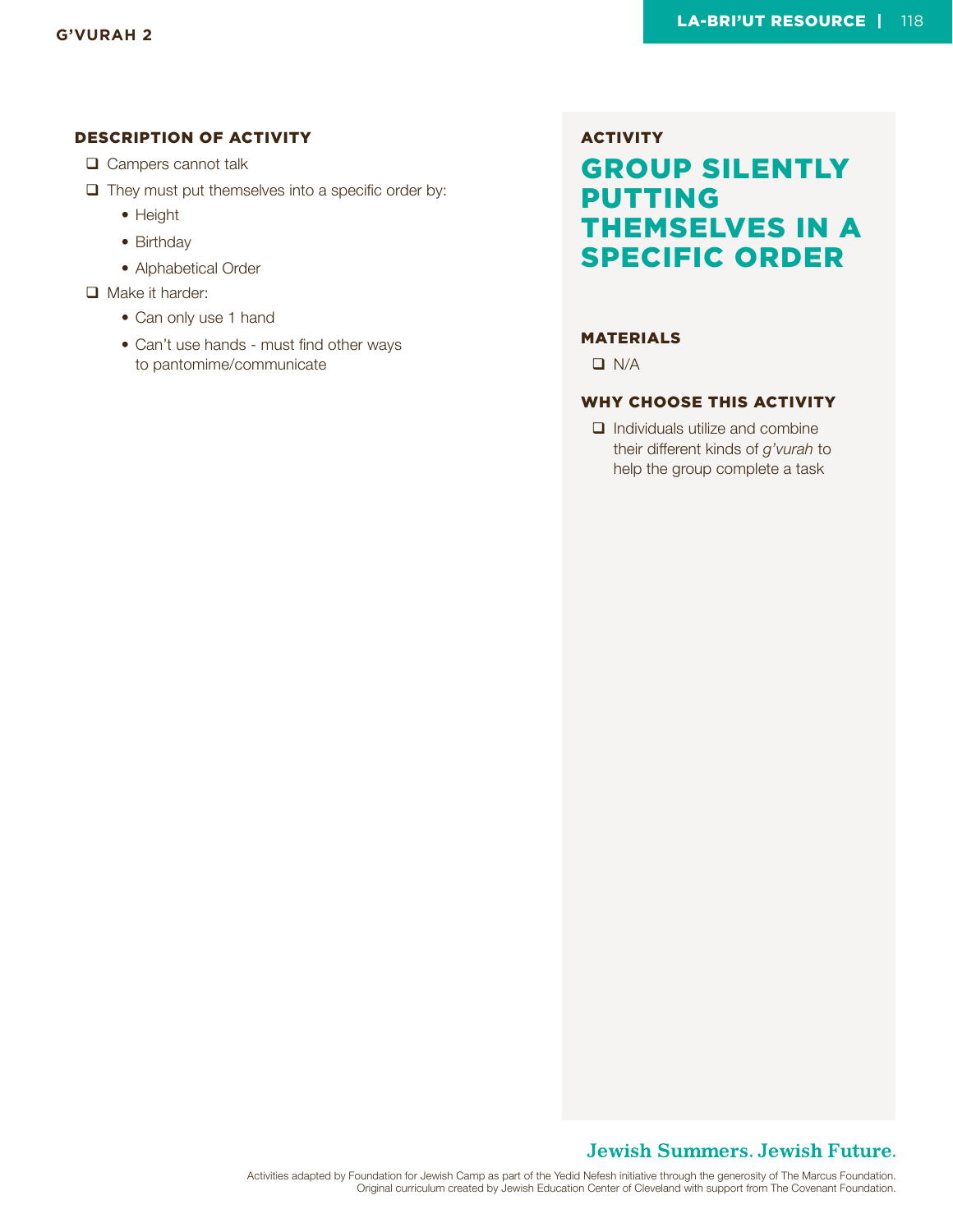- **□** Campers form a circle
	- Hold hands (OPTIONAL: With gloves on) OR
	- Use string/rope to connect campers in a closed circle
- $\Box$  Open the circle at 1 point > Place a Hula Hoop around that person's arm > Reclose the circle
- $\Box$  Campers must get the hla hoop to go all the way around the circle without letting go of each other

# **ACTIVITY** HULA-HOOP AROUND THE GROUP

#### MATERIALS

- $\Box$  Hula Hoop (1+)
- OPTIONAL:
	- Gloves
	- String/Rope for campers to hold (to avoid hands touching)

#### WHY CHOOSE THIS ACTIVITY

 $\Box$  Individuals utilize and combine their different kinds of *g'vurah* to help the group complete a task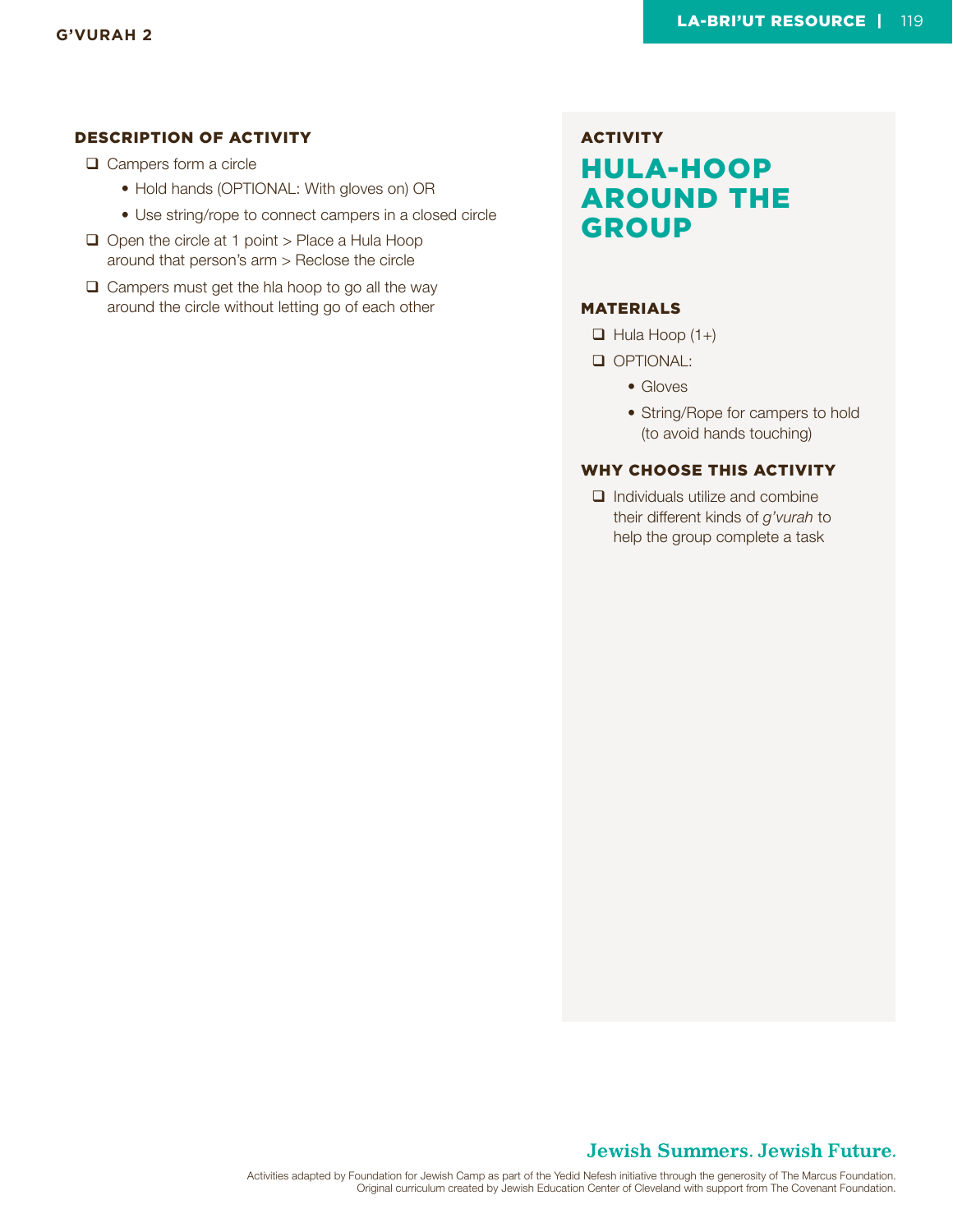- $\Box$  This can be a whole group relay with different challenges needing different numbers of people.
- $\Box$  This can be a relay race completed in small teams
- $\Box$  Make sure this obstacle course highlights different areas of *g'vurah* your group members have, such as:
	- Something sporty
	- Something that requires getting dizzy (some people don't have the ability to stomach spinning even 1x, let alone 3x-5x!)
	- Something overly silly that some campers may find embarrassing, but others won't

Running the Obstacle Course:

- Explain the course and all of the different challenges throughout the course
- $\Box$  Give campers (teams or whole group) time to decide who will complete which challenge based on their different kinds of *g'vurah.*
	- Someone with a *g'vurah* of playing various sports may be the best choice to throw a ball through a hula hoop
	- Someone with a *g'vurah* of art may be the best choice to create an artistic rendition of the counselor using only sticks, stones, leaves, and other natural materials in the area

# **ACTIVITY** OBSTACLE COURSE

#### MATERIALS

Whatever you have at camp!

#### WHY CHOOSE THIS ACTIVITY

- $\Box$  Can be adapted for older or younger campers
- **Encourages pairs/small** group cooperation
- $\Box$  Individuals utilize and combine their different kinds of *g'vurah* to help the group complete a task
- **Q** Encourages campers to uncover kinds of *g'vurah* they may not realize they have
- A couple of campers with a *g'vurah* of comedy may be the best choice to make the counselor acting like a Buckingham Palace Guard break their stoic look and get them to laugh
- Someone with a *g'vurah* for making a lot of noise may be the best choice to shout something louder than another person
- $\Box$  Once the plan(s) is/are created, have the campers get set up
- **Run the course!**

#### OPTIONS:

- $\Box$  Time the course
	- In teams: Who finished first? What was their time?
	- In a group: What was the group time? Can they beat it?
- $\Box$  Run the course multiple times, encouraging campers to get out of their comfort zones and try on different kinds of *g'vurah* for this activity
- $\Box$  Run the course multiple times, adding new and fun rules, such as:
	- Campers can now only crab walk
- Campers must create a silly walk
- Group-based challenges now must be completed without talking
- If changing roles, campers must make a plan only using body motions
- $\Box$  Name the different obstacles based on good deeds one can use their g'vurah for in real life, such as:
	- Being an Upstander
	- Making food for someone who is sick
	- Supporting someone who is having a bad day

### **Jewish Summers, Jewish Future.**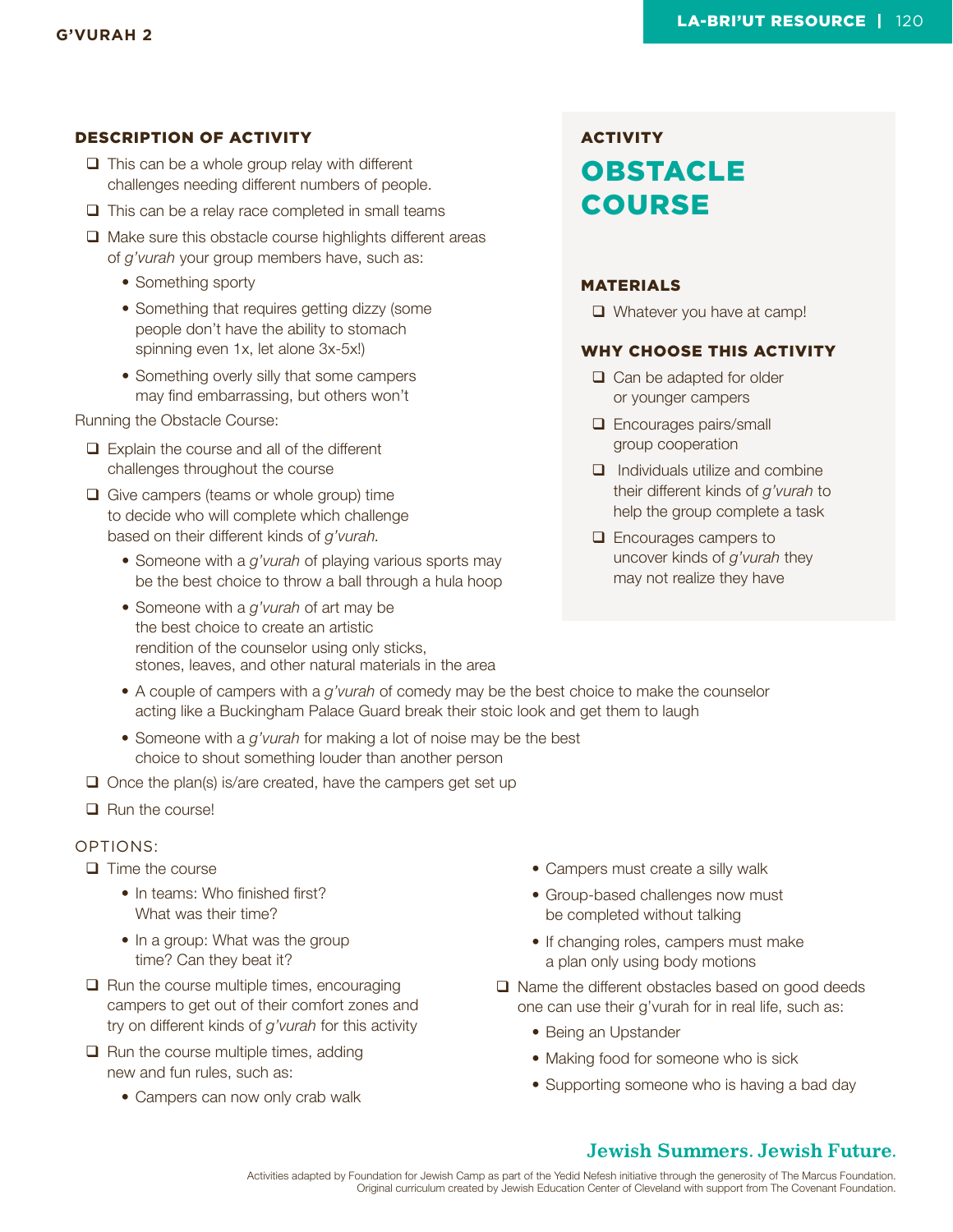□ Check with your Low Ropes Course Specialists

# **ACTIVITY** LOW ROPES **COURSE** ACTIVITIES

#### MATERIALS

□ Check with your Low Ropes Course Specialists

#### WHY CHOOSE THIS ACTIVITY

- $\Box$  Campers find ways to use their own kinds of *g'vurah*
- $\Box$  Campers find ways to encourage each other to use their *g'vurah*
- $\Box$  Individuals utilize and combine their different kinds of *g'vurah* to help the group complete a task
- **Q** Encourages campers to uncover kinds of *g'vurah* they may not realize they have

#### **Jewish Summers. Jewish Future.**